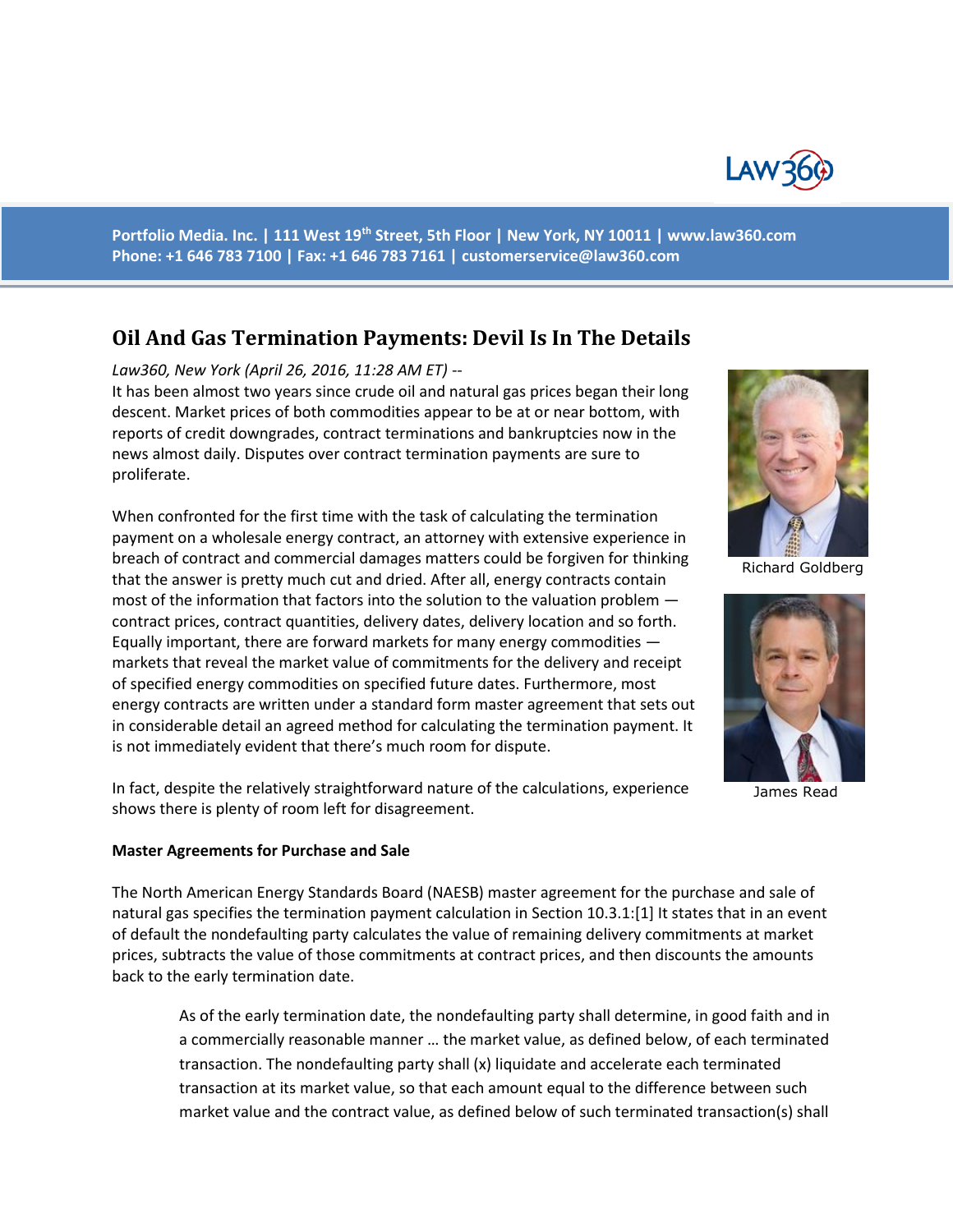be due to the buyer under the terminated transaction(s) if such market value exceeds the contract value and to the seller if the opposite is the case; and (y) where appropriate, discount each amount then due … to present value in a commercially reasonable manner as of the early termination date … .

For purposes of this Section 10.3.1 'contract value' means the amount of gas remaining to be delivered or purchased under a transaction multiplied by the contract price, and 'market value' means the amount of gas remaining to be delivered or purchased under a transaction multiplied by the market price for a similar transaction at the delivery point determined by the nondefaulting party in a commercially reasonable manner … .[2] The rate of interest used in calculating net present value shall be determined by the nondefaulting party in a commercially reasonable manner.

This looks like a straightforward calculation, particularly when compared to the calculation of damages in, say, a market foreclosure case, where not only are relevant prices and quantities unobservable but the very structure of the problem is the subject of dispute.

## **Possible Points of Contention**

In fact, calculating contract termination payments usually is straightforward — in principle. The difficulties arise in implementation. (The phrase "in a commercially reasonable manner" is one hint in the master agreement that there is room to disagree.) Here is a bulletin of some possible points of contention:

- Market prices of most energy commodities are volatile, which means they change rapidly. In fact, energy prices have the potential to change materially over the course of a single trading day. Master agreements usually call for price quotes to be obtained on the termination date, but that begs the question: When on the termination date? What if prices in the morning were very different from prices in the afternoon? What if price quotes are available only once a day and the prior day's quote suggests that morning prices might have been very different from afternoon prices?
- Should the bid, ask, or mid-price be used as the basis for market value calculations? Does the answer to this question depend only on whether the nondefaulting party is the buyer or the seller?
- What if the contract delivery period extends beyond the time horizon of active trading for the relevant commodity? In these cases the expert needs to estimate the unobserved forward prices. Building the "back end" of the forward price curve requires judgment and perhaps some sophisticated statistical analysis and market price modeling. What is a commercially reasonable process for estimating long-dated forward prices?
- What discount rate is commercially reasonable? Should it be a standard reference interest rate like LIBOR or should it depend on the credit quality of one or both contract parties? If the discount rate depends on credit quality, when should that credit quality be assessed? How does collateral or a letter of credit affect the answer?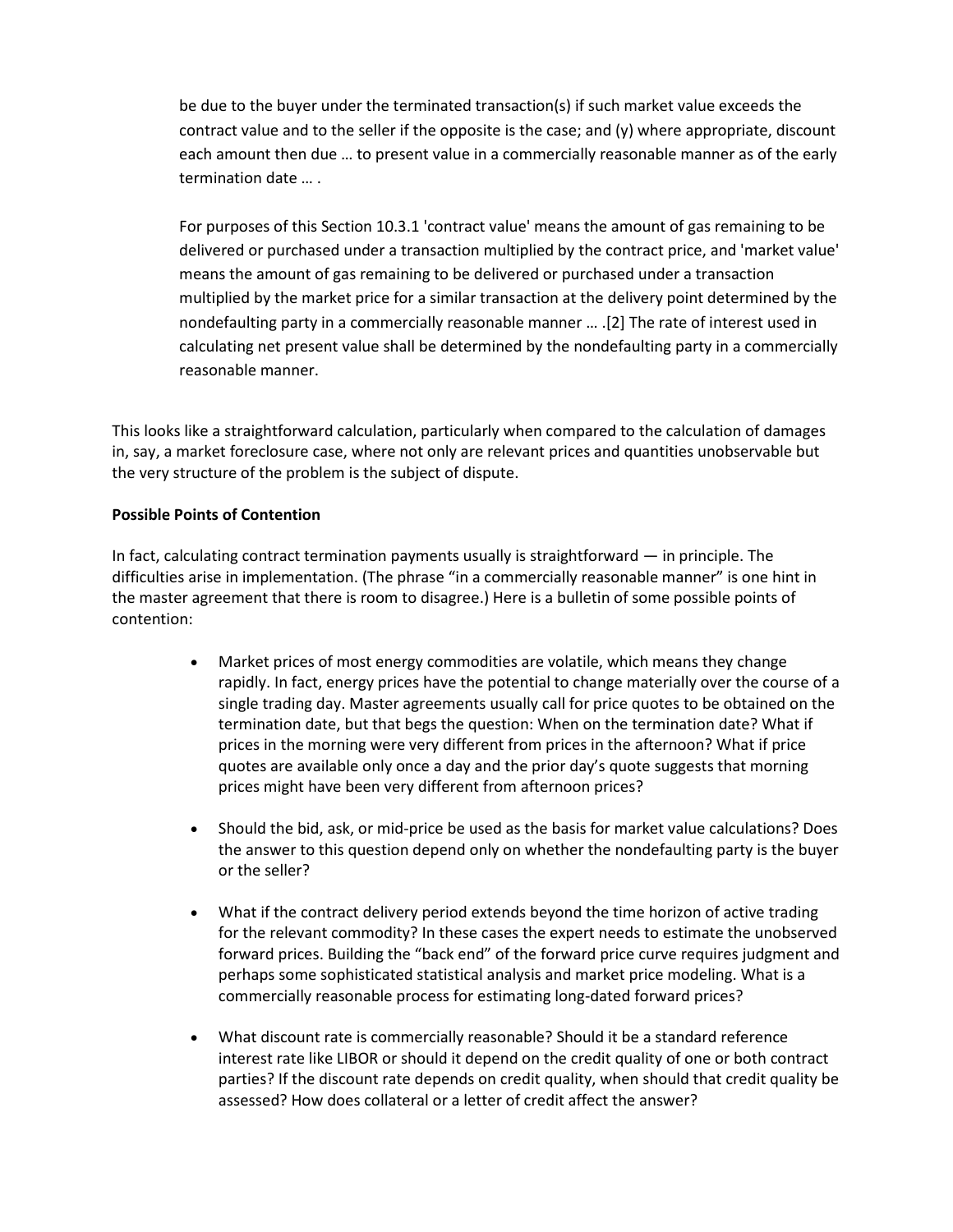- Prices for OTC contracts are quoted for standard contract quantities. Should these prices be adjusted if the terminated contract specifies a "large" or "small" contract quantity relative to the standard contract size?
- What if the contract specifies delivery to a point that is far from a market hub? Energy prices — especially prices of natural gas — can vary by substantial amounts over relatively short distances, depending on the availability of transportation and storage capacity. What is a commercially reasonable process for estimating prices at delivery points where there are no market price quotes or the market is very illiquid?
- What if the terminated contract is an option? "Plain vanilla" options are traded on many commodities but these markets are for fewer delivery points and generally for shorter time horizons than the corresponding forward markets. Because option values depend on price volatility, option valuation without directly observed market prices may require the application of complex models of market price uncertainty.
- Disputes sometimes involve the termination of a nonstandard contract. For example, the contract may give the buyer rights to increase or decrease delivery quantities. In cases like these with nonstandard "embedded options," specialized valuation models may be needed to calculate contract values.

Disagreements about implementation can result in large differences in monetary claims. Of course, the higher the stakes, the greater the chances the disagreements will wind up the subject of a contentious legal proceeding. In many cases thoughtful, careful application of economic principles can narrow the range of opinion and lead to better outcomes for well-prepared contract parties. In our experience, the ability to bring knowledge of energy trading and marketing together with expertise in derivatives, statistics, corporate finance and the economics of energy and commodity markets have been critical to achieving favorable results.

## **Lessons for Today**

All of this is particularly germane today: The collapse of natural gas, petroleum and other energy prices is now well into its second year and the prospects for a quick turnaround look pretty dim. In the meantime, the hedge positions that many players put on prior to the collapse are rolling off, so that unhedged cash flows are all that's left to cover outstanding debt obligations. A February 2016 "distressed company watch list" contained over a dozen oil and gas companies whose prior year U.S. Securities and Exchange Commission filings expressed doubts about their ability to continue as a going concern.[3] Over 30 oil and gas exploration and production companies have declared bankruptcy since mid-2014 and there are predictions for several dozen more.[4]

Indeed the current state of the North American oil and gas industry is reminiscent of the electricity and natural gas markets following the California energy crisis of 2000 to 2001. Power and gas prices across North America fell to levels that led in 2002 to 2004 to credit downgrades of all of the major energy marketing and trading companies, including Aquila, Duke Energy Trading and Marketing, Dynegy, El Paso, and Williams, and of course to the demise of Enron. Many independent power producers, such as Calpine and NRG, wound up in bankruptcy. We know from experience that disputes about contract termination payments arose in a number of these episodes, and the contracts at issue included standard forward agreements as well as more complex structures, such as spark spread options.